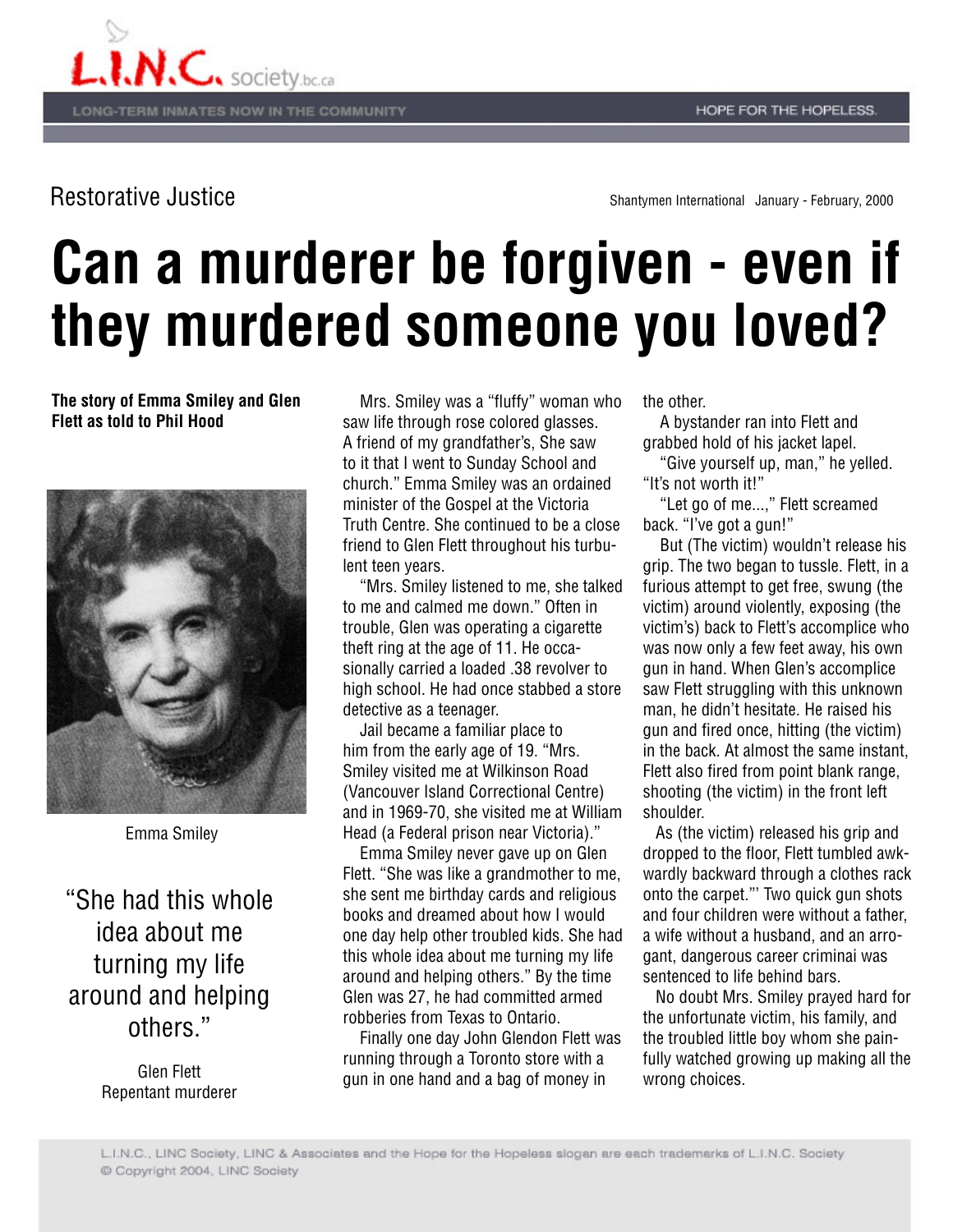

 "I didn't really care I was facing life. I was lost in my own grief. I thought I was the victim here." said Flett. In jail, he confesses that while trafficking drugs, another murder took place.

 Flett readily admits that, originally, he felt no remorse for what he had done. "I wish that I could say I did--but I didn't." For three years in Miilhaven and then Kent Penitentiary, revelling in his status as a kilier, he still carried a shiv while operating a hugely profitable drug ring.



Glen Flett, 1978

 "I was a very dangerous guy," Flett admits. "I hated everybody." But his outlook began to change when his parents brought Glen's nine-year-old twin sons for an overnight visit to the family unit at Kent. Flett spent the whole night awake looking at them.

 "I hadn't seen them since they were five, and while they were asleep, all I could do was watch them breathe and think how lucky I was to have them." Then he began to think of (his murder victim) and his children, and what he had done started to dawn on him. When Glen's children left the prison, his feelings of remorse remained with him and he approached another prisoner who had embraced Christianity.

 At the inmate's suggestion, Flett went to the prison chapel to pray, and although he didn't expect to become a Christian, he felt a calm come over him that he'd never experienced before. "I thought even if Jesus wasn't real, this was a better way to live."' Shortly after that, he remembered Mrs. Smiley and everything she had taught him. He gave his heart to Jesus and committed his life to living for God.

 He also got out of the drug trade and replaced his regular dose of pills with a daily reading from the Bible.

 Mrs. Smiley must have warned Glen that living for God may not be easy. She must have told Glen that trials come along that test the truth of our faith.

 The greatest test of Glen Flett's new-found faith in a living God came in 1982.

 A desperate 18 year-old youth broke into Mrs. Smiley's apartment. He stole \$60--and bludgeoned her to death. Thirty-four hundred people attended her Victoria funeral and another troubled youth was sent to prison. "I had committed my life to Christ." said Glen, "But I was angry" when I heard about my beloved Mrs. Smiley.

 Shortly after, the young man who had killed Mrs. Smiley was sent to the same prison where Glen was. Even though Glen's life was turned around, "I had a lot of influence" at the prison. Glen was still in grief at the senseless murder of Mrs. Smiley. "I could have had him killed in a second. But I decided I wouldn't tell anyone about this guy.

I wanted to keep myself as separate from him as possible." God had another idea.

 A prison guard, recognizing Gien was refocusing his life and helping others, approached him: "There is a young fellow here, his name is Lon. He's not fitting in. He comes from an abused background. He's functionally illiterate. Would you kind of look out for him?" Glen couldn't do it. He did pull in a few favors and was able to direct others to help Lon out.

 One day, according to Glen, Lon "Got into a jackpot." There was a chance Lon would be "stabbed that night". Glen had been "mediating beefs" between inmates and asked for a favor, "Don't kill Lon. I'll owe you if you do this for me." They didn't and Glen honored their favor. Shortly afterwards, Glen was transferred to William Head prison. He was relieved to get away from the man who had murdered Mrs. Smiley. "I had escaped." he said.

 Glen began tutoring other inmates through a university introductory English course. One day, Glen's teaching partner came to him with a newspaper clipping. "Look at this" he said. This guy kills an old lady and now his sentence has been appealed. They reduced his sentence to manslaughter." It was a story about Lon, the young man who murdered Mrs. Smiley.

 "I was in shock." But before his mind flooded with resentment, "A peace came over me.

 "I felt I heard Mrs. Smiley say she was pleased." that Lon had his sentence reduced.

 "She lived like that", said Glen. "She would have hated to see some young guy locked up. She would have been